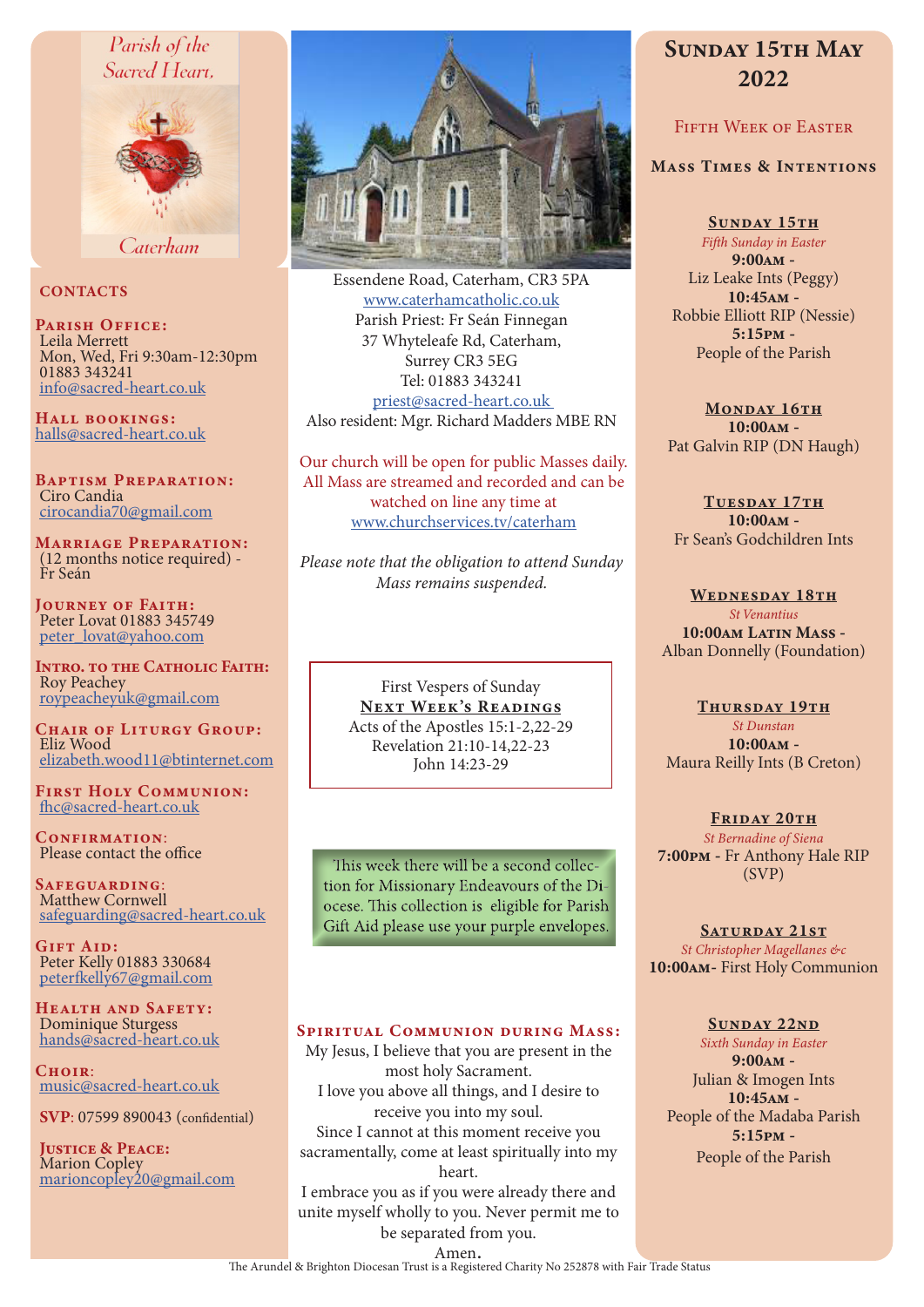Your Prayers are requested for the following people who are ill or housebound: Jimmy Mullen; Eileen, Mel & Rose Lattimore; Bryan Smith; John & Brenda Gilford; Tabitha Harrison; Joe Kelly; Charmaine Wise; Richard Sowa; Val Williams; Emma Newton; Ursula Koh; Fr John Hartley; Maribel Chambers; Patricia Howlett; Reef Albert; Peggy Wheeldon; Liz Leake; Sandra; Holly Osman; Julian Gavin; Emma Cook; Susie; Shirley Clarke; Mary Power, John Lowrie, Pat Boyle, Sue Ellis; Jean Joakim, Ryan Baker, Theo, Sean Flanagan, Lee, Betty Creton, Martin Moran, Ann Walker, Jean Cowap, John O'Gorman, Paul, Steve, Pam Jones & Rita Paris

# First Holy Communion

Please pray for the following candidates that will make their First Holy Communion on Saturday 21st May at 10am:

Adam Babol Alexis Daves Amber O'Brien Beatrice Mason Camilla Kiroro Charles James Chrobot Conor McCabe

Ella Ama Agyei Henry Reddick Isabella Edwards Isabella Galasso Lacey Rann Lewis Arpino Lola Dennis

Oliver Lloyd Oly Finnis Rowan Spencer Saoirse Claire Timlin Sienna Ruth Ada Majaro Sophie Alice Chrobot Theo Marro

#### Journey of faith

Journey of Faith is a facility for parishioners who would like to think about their faith. We are not experts and a very mixed bunch! We do some guided study, often of the readings for the next Sunday, or we may also take a topic which interests those at the meeting.

We meet on a Wednesday evenings at 8.pm (to give people time to get back from work and grab a meal), and we finish at the latest by 9.30pm (often before).

We meet both face-to-face in the Bar Lounge, Centenary Hall, and on Zoom (link below).

May 18th, 2022 08.00 PM Join Zoom Meeting https://us02web.zoom.us/j/6986253866 Meeting ID: 698 625 3866

The funeral of Teresa Trumper RIP will take place at St Columba's Church, Selsdon at 11.00am on Wednesday 25th May. Please follow the link below for further details.

https://www.dignityfunerals.co.uk/funeral-notices/16-04-2022-teresa-marie-trumper/

The family have said that all Teresa's friends will be most welcome at the Requiem Mass and wake.

#### You are invited to meet Fr Firas Nasrawin

Fr Firas is expected on Sunday after his conference in Cambridge ends.

Thursday May 19th 7.30pm visit SVP Meeting

Friday May 20th 10.00am Join the Invite discussion meeting in St Thomas Hall

Sunday May 22nd Fr Firas will speak at each Mass and a collection will be taken to support the work of St John the Baptist parish in Madaba.

1 pm Fr Firas will join parishioners in the Centenary Hall for lunch. There are still a few tickets available.

Tuesday May 24th at 10.30 am. Join Fr Firas in the Centenary Hall after 10.00am Mass for coffee/croissants and conversation.

Wednesday May 25th Fr Firas will speak at The Tandridge Catenian Circle annual clergy night dinner at Bletchingley Golf Club. All parishioners are invited. Details from Alastair Ashforth 07496802420

Details of additional opportunities to meet /listen to Fr Firas will be posted in the church porch.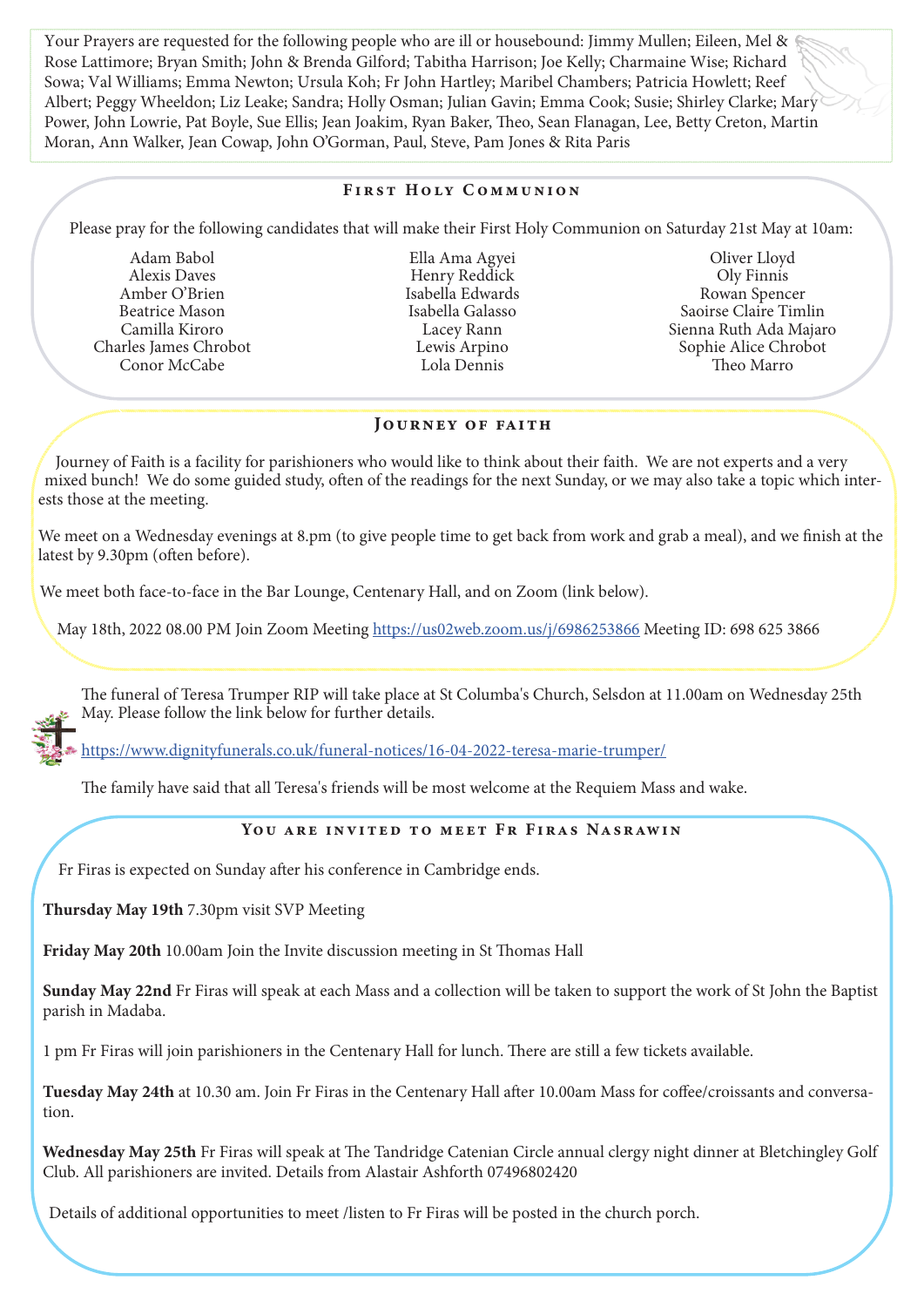#### Can you help?

We are looking to set up a rota of people willing to help with laundering the Church linen, perhaps once a month each. The Church has lots of little jobs and some bigger jobs that will need covering. If you can space some time to wash and iron some of the linen please contact the parish office for details and for information on how you can help info@sacred-heart. co.uk

#### CALLING ALL GARDENERS - IT'S PLANT SALE TIME

Following our tremendous success last year, we hope to hold our plant sale on Sunday 29 May after Mass. All proceeds will again go to the Beavers Bulb Planting Project and to a charity. So, start planning which flower, vegetable and herbs you need. There will be flowers from Geraniums and Hollyhocks to Love in the mist, Chillies (mild to Very hot) and vegetables from tomatoes and beans (runners and climbing French) to kale. There is a large variety of plants available (the list is too long to be included here), so if you want to make sure that you get the plants you need contact David and Chris Frith on 01883 343404 or Moyra and Ray on 01883 342928.

#### SVP KNITTING CLUB

The SVP Knitting Club will be meeting in St Thomas' Hall on Monday 16th May from 2pm to 4pm.

There are a number of projects to choose from to accommodate knitters of all levels, such as hats and scarves, squares for blankets, gloves, baby and children's pullovers and cardigans, etc. Come along and share your skills, knitting for a good cause as well as enjoying a sociable afternoon with a cup of tea and some homemade cake. We welcome new members. If you are unable to join us but would like to knit from home, please get in touch as we have knitters who support us in this manner. Similarly, if you have wool leftover from a project, knitting patterns or knitting needles you would like to donate, please contact Sandy Baron on 07984666591.

#### Gatwick Detainees Welfare Group Appeal (SVP)

The clothing stocks of the GDWG are quite depleted at the moment and we have been asked to help by donating the following items in good condition (for men only):

> Shoes or trainers in sizes 7, 8 and 9 Backpacks Trousers with waist sizes 28", 30", 32", 34" Tracksuit bottoms in S, M and L New socks New underwear in M (also S and L) M jumpers (also S and L)

If you have any of the above items and would like to donate them to this worthy cause, please bring them along to Mass this Sunday 15th May when the SVP will be holding a one-day only collection. Please note that we can only accept the items on the list above, Thank you for your support.

#### The Parish Shop

There are cards and gifts for First Holy Communion and Confirmation in the shop.